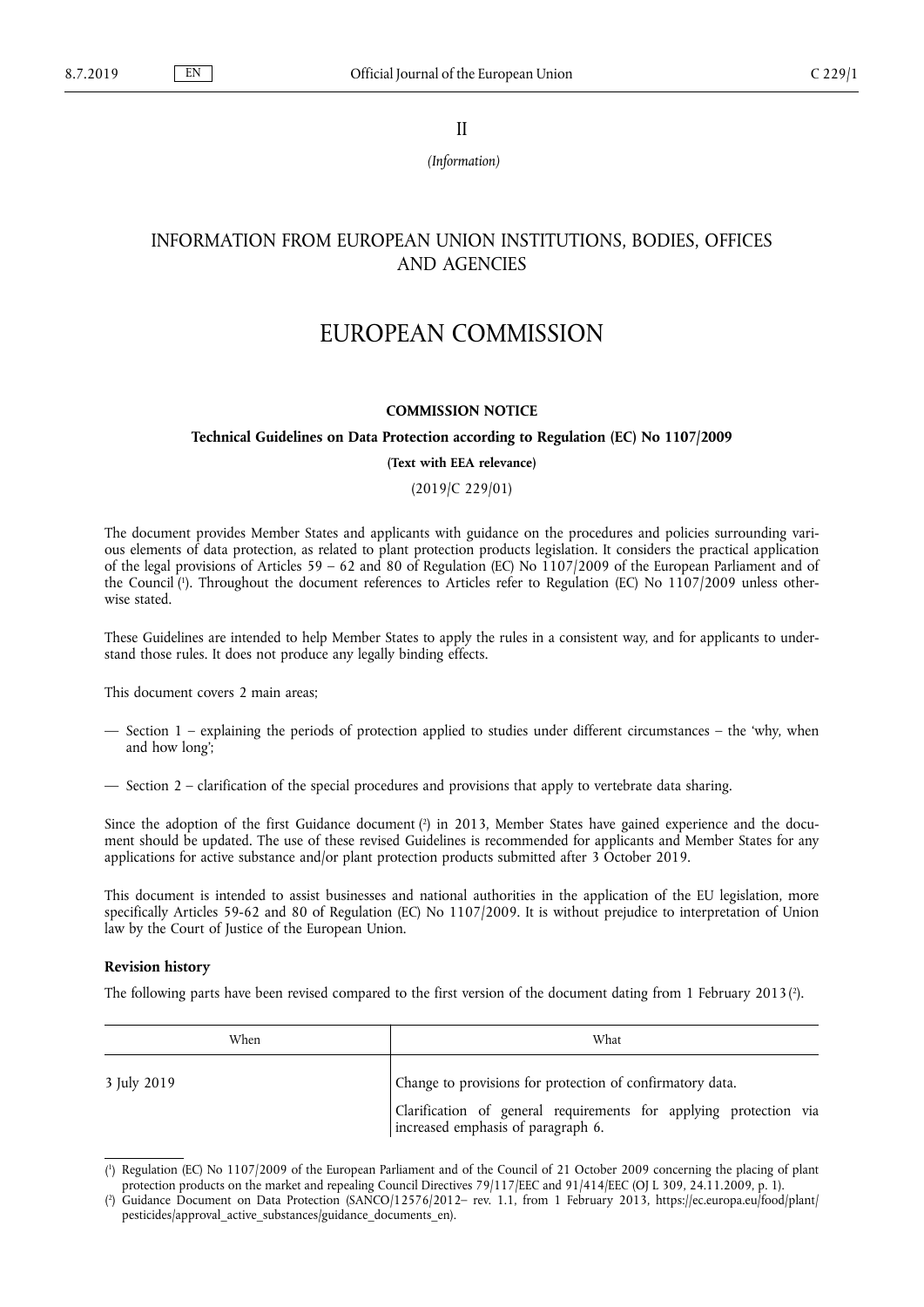| When | What                                                                                                                                                                                                                                                                                                         |  |
|------|--------------------------------------------------------------------------------------------------------------------------------------------------------------------------------------------------------------------------------------------------------------------------------------------------------------|--|
|      | Clarification of other points of the technical Guidelines which were<br>raised by Member States, thanks to their gained experience and while<br>developing other guidelines, such as the one on Article 43 of Regula-<br>tion (EC) No 1107/2009.<br>Change of rules for the acceptance of duplicate studies. |  |

## *Contents*

|                                                                                                                | Page           |
|----------------------------------------------------------------------------------------------------------------|----------------|
|                                                                                                                | $\overline{2}$ |
|                                                                                                                | 2              |
|                                                                                                                | 3              |
|                                                                                                                | 3              |
|                                                                                                                | 11             |
|                                                                                                                | 11             |
| Special situations — data protection of Annex III data in Draft Assessment Report (DAR) (Directive 91/414/EEC) | 12             |
|                                                                                                                | 12             |
|                                                                                                                | 13             |
|                                                                                                                | 13             |
|                                                                                                                | 13             |
|                                                                                                                | 14             |
|                                                                                                                | 14             |
|                                                                                                                | 15             |
|                                                                                                                | 15             |
|                                                                                                                | 15             |
|                                                                                                                | 15             |
|                                                                                                                | 15             |
|                                                                                                                | 17             |

# SECTION 1

### **PERIODS OF PROTECTION AND HOW TO APPLY THEM**

# **Status and scope of this guidance**

- 1. This document provides Member States and applicants with guidance on the procedures and policies surrounding various elements of data protection, as related to plant protection products legislation. It considers the practical application of the legal provisions of Articles 59 – 62 and 80 of Regulation (EC) No 1107/2009. Throughout the document references to Articles refer to Regulation (EC) No 1107/2009 unless otherwise stated.
- 2. These Guidelines are intended to help Member States apply the rules in a consistent way, and for applicants to understand those rules.
- 3. This document covers 2 main areas:
	- Section 1 explaining the periods of protection applied to studies under different circumstances the 'why, when and how long';
	- Section 2 clarification of the special procedures and provisions that apply to vertebrate data sharing.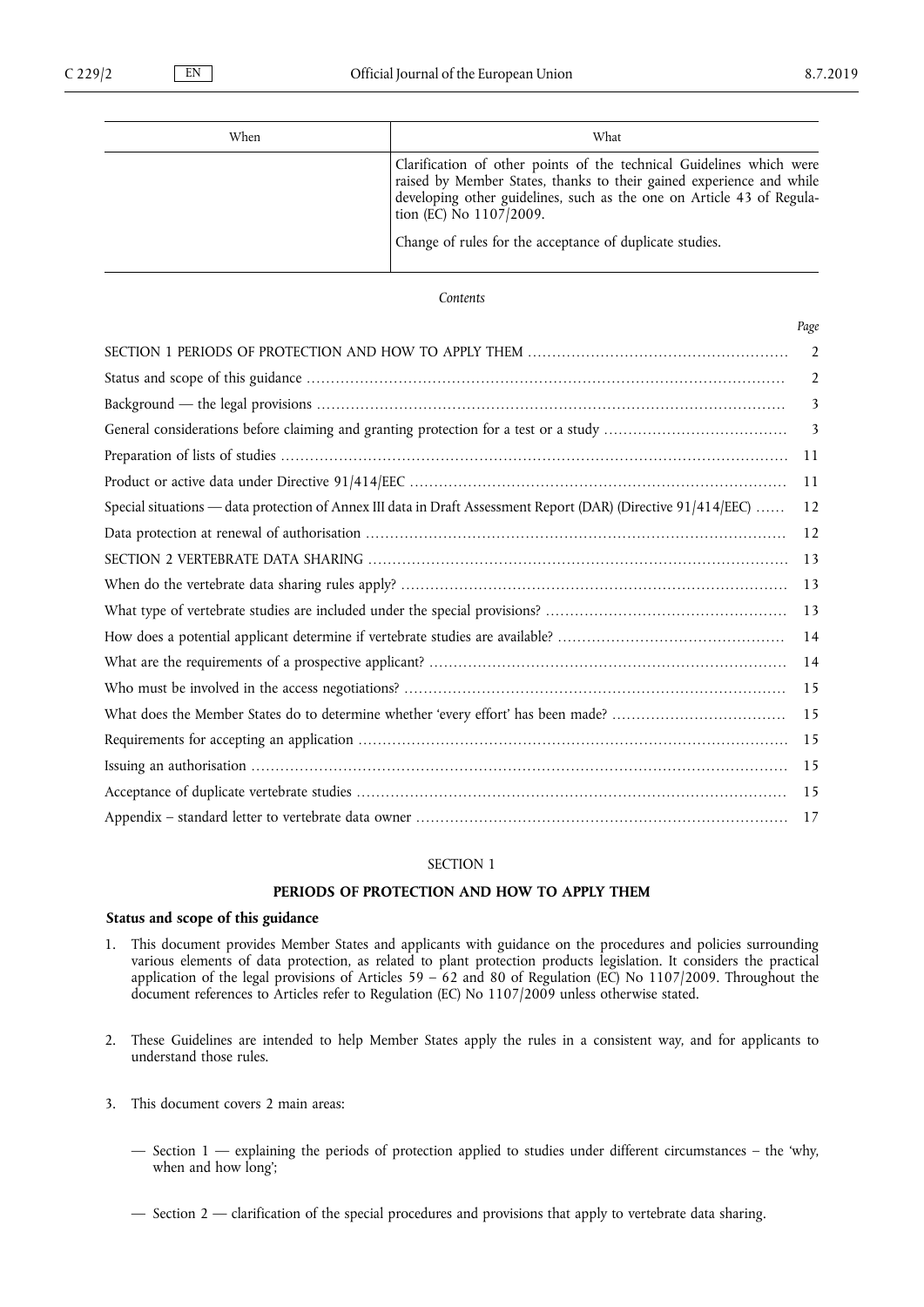# <span id="page-2-0"></span>**Background — the legal provisions**

- 4. Since 14 June 2011, all data protection provisions are legislated by Articles 59-62 (Chapter 5) and Article 80 of Regulation (EC) No 1107/2009 (hereafter 'the Regulation').
	- Article 59 stipulates the provisions for data protection for data submitted as part of an application for authorisation, amendment to or review of an authorisation under the Regulation. It includes provisions for data submitted to support minor uses and for renewal of authorisation.
	- Article 60 outlines the requirements for Member States to prepare, keep and make available to interested parties the lists of studies used to support an authorisation.
	- Article 61 outlines the general provisions for the avoidance of duplicate testing, including the procedures for provision of data lists to third parties to allow informed access negotiations with data owners. Articles 8(1) and 33 (3) also outline the need for justification of steps taken to avoid animal testing and duplication of tests and studies on vertebrate animals.
	- Article 62 outlines the special provisions related to vertebrate studies.
	- Article 80(2) outlines the provisions for data protection for data submitted and considered under the Transitional measures. As specified in these transitional measures, data protection must be applied in accordance with the provisions of Article 13 of Directive 91/414/EEC (3).
- 5. For some time (until the transitional measures are completed) Member States must reflect the data protection provisions under three possible different data protection regimes:
	- national rules (that were in place prior to Directive 91/414/EEC) applied at Member State level and varying greatly between Member States, some with no data protection, some with protection in perpetuity. For clarity throughout the remainder of the document these will be referred to as 'old' national rules.
	- national rules transposing Directive 91/414/EEC (Article 13) applied at Member State level, with Annex II data protection linked to active substance (a.s.) approval at EU level. For clarity throughout the remainder of the document these will be referred to as '91/414 national rules'. Note although the legal provisions were adopted as part of an EU Directive to be applied at 'EU level', the nature of the process required that data protection was applied at a national level. The '91/414 national rules' 'capped' the maximum protection allowed under the 'old' national rules'.
	- Regulation (EC) No 1107/2009 (Chapter 5 and Article 80(2)) which attributed the responsibility for the granting of data protection exclusively to Member States, linked to the date of product authorisation (or renewal of authorisation).

### **General considerations before claiming and granting protection for a test or a study**

- 6. The Regulation specifies that in order to be eligible for protection tests and studies should meet the following requirements:
	- a) The tests and studies must be necessary to support the authorisation or amendment of an authorisation (new authorisation, amendment to allow use on another crop, renewed authorisation, reviewed authorisation or extension of authorisation for minor use);
	- b) The tests and studies must be performed to Good Laboratory Practices/Good Experimental Practices (GLP/GEP) standards;

<sup>(</sup> 3 ) Council Directive 91/414/EEC of 15 July 1991 concerning the placing of plant protection products on the market (OJ L 230, 19.8.1991, p. 1).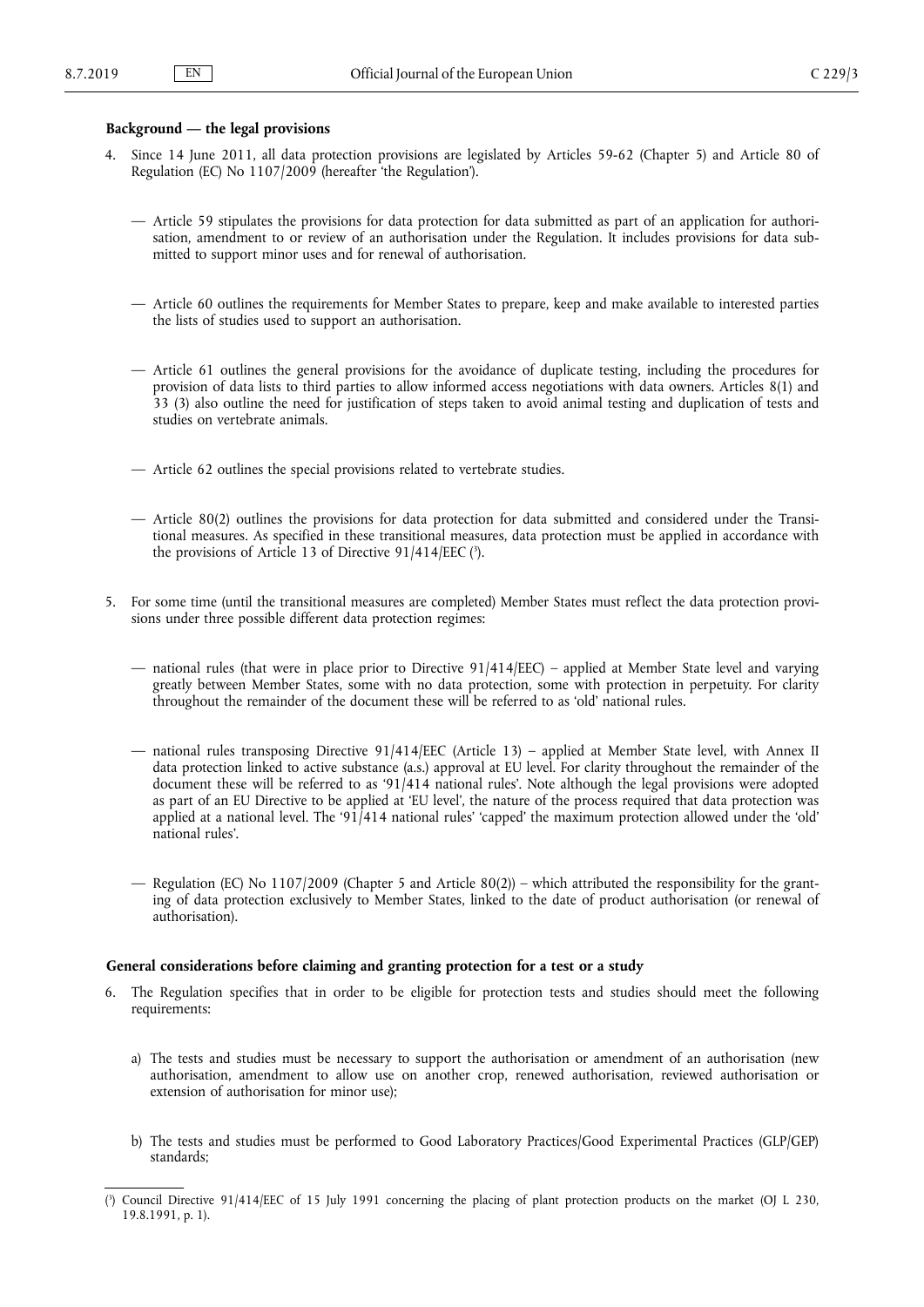- c) The applicant must claim protection for the tests and studies as well as provide reasons for why the test and studies are necessary for the first authorisation or amendments to the conditions of authorisation;
- d) The tests and studies must not have been protected previously (or be subsequently unprotected) in the Member State where the authorisation is sought.

The claim for data protection and whether submitted studies have been previously protected must be specified by the applicant in their approval and authorisation submissions. The applicant must also identify vertebrate studies.

Whether the tests and studies are GLP or GEP and necessary, should be determined by the Rapporteur Member State/Zonal Rapporteur Member State (RMS/ZRMS) (for the approval and zonal assessments respectively), and reflected in the lists of studies produced in accordance with Article 60 of the Regulation.

7. It is critical that Member States consider carefully the *context* in which data have been submitted in order to correctly apply the periods of protection. Below is a summary of several different scenarios for data submission, and the data protection applied in each case:

|    | Active substance data – as defined in Annex II of Directive 91/414/EEC, Regulation (EU) No 544/2011 and Regulation (EU)<br>No 283/2013 (1)                                                                             |                                                                                                                                                                                                                                                                                                                                                                                                         |                                                                                                                                                                                                                                                                                                                                                                                                                             |
|----|------------------------------------------------------------------------------------------------------------------------------------------------------------------------------------------------------------------------|---------------------------------------------------------------------------------------------------------------------------------------------------------------------------------------------------------------------------------------------------------------------------------------------------------------------------------------------------------------------------------------------------------|-----------------------------------------------------------------------------------------------------------------------------------------------------------------------------------------------------------------------------------------------------------------------------------------------------------------------------------------------------------------------------------------------------------------------------|
|    | Scenario - type of data submitted and<br>necessary to support                                                                                                                                                          | Period of protection                                                                                                                                                                                                                                                                                                                                                                                    | Comment                                                                                                                                                                                                                                                                                                                                                                                                                     |
| 8. | Active substance data submitted for 10 years from date of first (inclu-<br>a new active substance initially<br>included on Annex I of Dir.<br>91/414/EEC<br>(NAS)<br>under<br>Dir.<br>$91/414/EEC$ – see Art 80 (2) b. | sion in Annex I) approval of the<br>active substance.                                                                                                                                                                                                                                                                                                                                                   | Such active substance data protec-<br>tion expires at the same time in all<br>Member States.                                                                                                                                                                                                                                                                                                                                |
| 9. | Active substance data submitted for<br>substance<br>initially<br>existing<br>an<br>included on Annex I of Dir.<br>91/414/EEC<br>(EAS<br>under<br>Dir.<br>91/414/EEC). See Art 80 (2) a.                                | 5 years from date of first (inclusion<br>in Annex I) approval of the active<br>substance for the additional data<br>necessary to support first inclusion<br>in Annex I.                                                                                                                                                                                                                                 | Such active substance data protec-<br>tion expires at the same time in all<br>Member States, for data which are<br>essential for Annex I inclusion/<br>approval and which were not used<br>for national authorisation before<br>submission of the dossier. If the<br>tests and studies were used for<br>national authorisations before sub-<br>mission of the active substance<br>dossier, old national rules may<br>apply. |
|    | 10. Active substance confirmatory data<br>submitted under Dir. 91/414/EEC<br>for<br><b>NAS</b><br>EAS<br>(assessed<br><sub>or</sub><br>post-approval).                                                                 | See Guidance document SANCO These data<br>5634/2009 (2). These data are not<br>protected unless the approval Reg-<br>ulation is amended as a result of<br>the evaluation of the confirmatory<br>data (or critical end points change<br>as a result). In that case data pro-<br>tection for confirmatory data will<br>be protected +5 years from the<br>original approval (not the amended<br>approval). | generally<br>are<br>not<br>protected                                                                                                                                                                                                                                                                                                                                                                                        |

Active substance data – as defined in Annex II of Directive 91/414/EEC, Regulation (EU) No 544/2011 and Regulation (EU)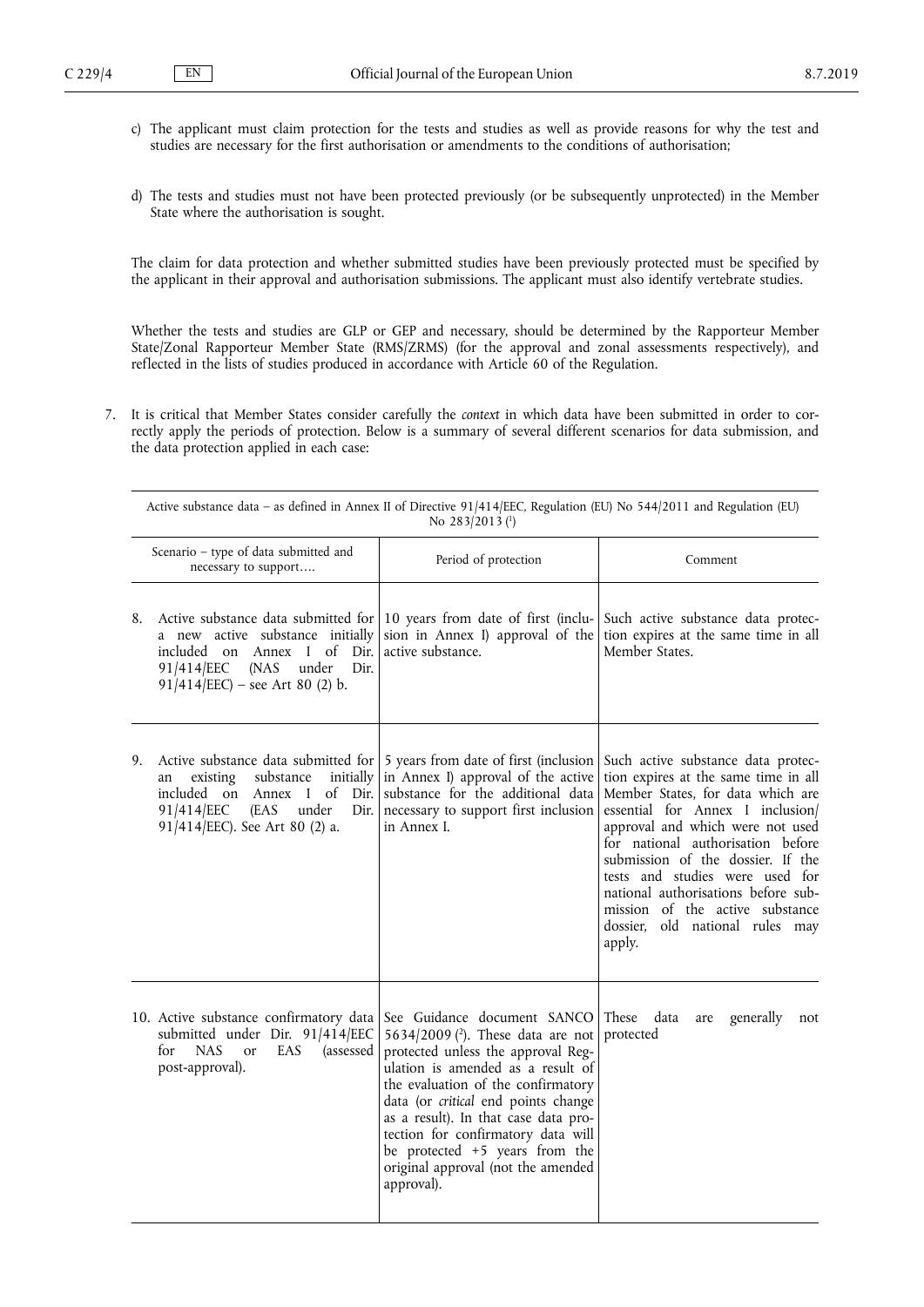| Active substance data - as defined in Annex II of Directive 91/414/EEC, Regulation (EU) No 544/2011 and Regulation (EU)<br>No 283/2013 (1)                                                                                                                                                                                                                        |                                                                                                                                                                                       |                                                                                                                                                                                                                                                                                                                                                                                                                                                                                                                                                                                                           |
|-------------------------------------------------------------------------------------------------------------------------------------------------------------------------------------------------------------------------------------------------------------------------------------------------------------------------------------------------------------------|---------------------------------------------------------------------------------------------------------------------------------------------------------------------------------------|-----------------------------------------------------------------------------------------------------------------------------------------------------------------------------------------------------------------------------------------------------------------------------------------------------------------------------------------------------------------------------------------------------------------------------------------------------------------------------------------------------------------------------------------------------------------------------------------------------------|
| Scenario - type of data submitted and<br>necessary to support                                                                                                                                                                                                                                                                                                     | Period of protection                                                                                                                                                                  | Comment                                                                                                                                                                                                                                                                                                                                                                                                                                                                                                                                                                                                   |
| 11. Active substance data submitted for<br>a NAS considered under Article 80<br>1 (a) – 'pending' NAS under Dir<br>91/414/EEC (PNAS) which are sub-<br>stances covered by Regulation (EU)<br>No 188/2011). See Article 80(2) b.                                                                                                                                   | 10 years from date of approval of<br>the active substance.                                                                                                                            | Such active substance data protec-<br>tion expires at the same time in all<br>Member States.                                                                                                                                                                                                                                                                                                                                                                                                                                                                                                              |
| 12. Active substance data submitted with<br>an application considered under<br>Article 80(1)(b), (c) and (d) - AIR1<br>actives and resubmissions (sub-<br>stances listed in Regulation (EC)<br>No 737/2007, substances, covered<br>by Regulation (EC) No 33/2008, and<br>listed in Decisions 2008/934/EC and<br>2008/941/EC). See Article 80(2)(a)<br>and $(c)$ . | 5 years from date of (re)approval<br>of the active substance.                                                                                                                         | Data protection expires at the same<br>time in all Member States. For re-<br>submissions data protection applies<br>to the whole dossier (including the<br>'old' data submitted for the first<br>non-inclusion since they were nec-<br>essary for approval).                                                                                                                                                                                                                                                                                                                                              |
| 13. Active substance data submitted<br>with an application under Article 7<br>of the Regulation (NAS under Regu-<br>lation) and with the application for<br>authorisation of the corresponding<br>of<br>product<br>(Article<br>the<br>33<br>Regulation)                                                                                                           | 10 years from date of first authori-<br>sation of first product containing<br>that active substance in each Mem-<br>ber State where the data is neces-<br>sary for the authorisation. | Data protection may expire at dif-<br>ferent times in each Member State,<br>depending on date of national<br>authorisation. Studies necessary for<br>the active substance approval are<br>defined by the Rapporteur Member<br>State (RMS) (Member States subse-<br>quently define the list of studies<br>that are protected nationally). Note<br>1: same protection periods apply if<br>active substance is identified as<br>a Candidate for Substitution.<br>Note 2: this also applies in case the<br>first authorisation was granted in<br>accordance with Article 30 (provi-<br>sional authorisations) |
| 14. Active substance data submitted<br>with<br>application<br>under<br>an<br>Article 22 of the Regulation (low<br>risk NAS) and with the application<br>for authorisation of the correspond-<br>ing product.                                                                                                                                                      | 13 years from date of first authori-<br>sation of a low-risk product con-<br>taining that low-risk active sub-<br>stance in each Member State.                                        | Data protection may expire at dif-<br>ferent times in each Member State,<br>depending on date of national<br>authorisation. Studies necessary for<br>the active substance approval are<br>defined by the RMS (Member States<br>subsequently define the list of stud-<br>ies that are protected nationally).                                                                                                                                                                                                                                                                                               |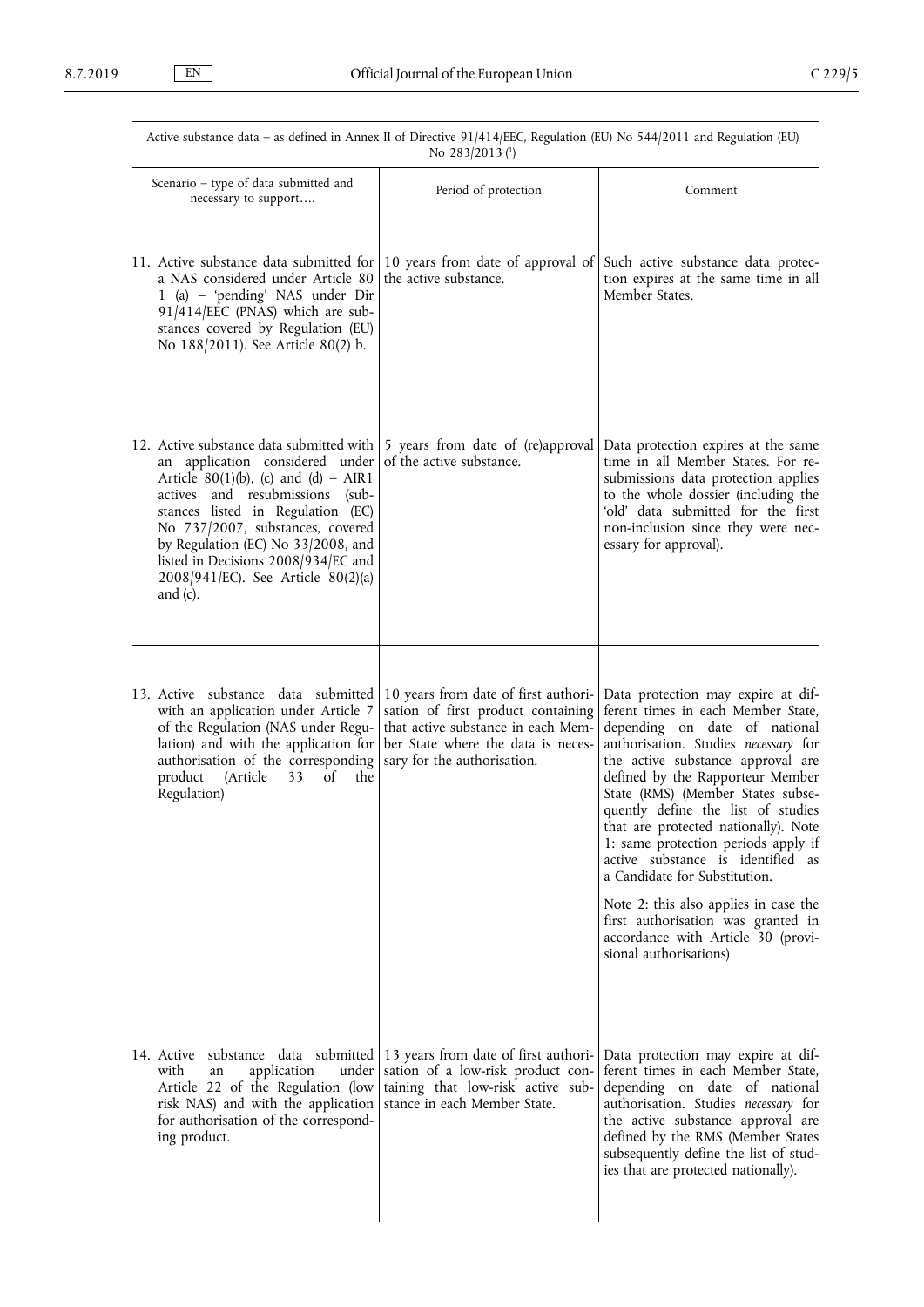| Active substance data - as defined in Annex II of Directive 91/414/EEC, Regulation (EU) No 544/2011 and Regulation (EU)<br>No 283/2013 (1)                                                                                                                                                          |                                                                                                                                                                                                                                                                                                                                                                                                                                                                                                                                                                                |                                                                                                                                                                                                                                                                                                                                                                                                                                                                                                                                                              |
|-----------------------------------------------------------------------------------------------------------------------------------------------------------------------------------------------------------------------------------------------------------------------------------------------------|--------------------------------------------------------------------------------------------------------------------------------------------------------------------------------------------------------------------------------------------------------------------------------------------------------------------------------------------------------------------------------------------------------------------------------------------------------------------------------------------------------------------------------------------------------------------------------|--------------------------------------------------------------------------------------------------------------------------------------------------------------------------------------------------------------------------------------------------------------------------------------------------------------------------------------------------------------------------------------------------------------------------------------------------------------------------------------------------------------------------------------------------------------|
| Scenario - type of data submitted and<br>necessary to support                                                                                                                                                                                                                                       | Period of protection                                                                                                                                                                                                                                                                                                                                                                                                                                                                                                                                                           | Comment                                                                                                                                                                                                                                                                                                                                                                                                                                                                                                                                                      |
| 15. New active substance data submit-<br>ted and justified with an application<br>under Article 15 of the Regulation<br>(renewal) and with the application<br>for<br>renewal<br>of<br>authorisation<br>(Article 43) of the corresponding<br>product. Applies also to low risk<br>active substances. | renewal of authorisation of prod-<br>uct containing that active sub-<br>stance in each Member State where<br>the data is necessary for the<br>renewal of authorisation                                                                                                                                                                                                                                                                                                                                                                                                         | 30 months from date of first   Data protection may expire at dif-<br>ferent times in each Member State,<br>depending on date of national<br>authorisation,<br>although<br>renewal<br>timescales are harmonised. Applies<br>only to new data used to support<br>the renewal of approval of the<br>active substance, where the data<br>concerned are also necessary to<br>support the renewal of authorisa-<br>tion of a product containing it.<br>Note same protection periods apply<br>if active substance is identified as<br>a Candidate for Substitution. |
| 16. Active<br>confirmatory<br>substance<br>information submitted for NAS or<br>EAS (assessed post approval) for<br>approvals issued under Reg. (EC)<br>No 1107/2009.                                                                                                                                | The situation arises when confir-<br>matory information is submitted<br>after the granting of an authorisa-<br>tion. In the case where the confir-<br>matory information is necessary<br>for the authorisation, confirmatory<br>information will be protected in<br>line with the main active substance<br>data package for NAS i.e. for<br>+10 years from the first authorisa-<br>tion), or for renewed active sub-<br>stances, 30 months from the date<br>of amended authorisation or from<br>the date of decision to maintain<br>the authorisation in each Member<br>State. | Generally the submission of confir-<br>matory information will not be<br>necessary for the authorisation<br>(Article 59(1) subparagraph 1 (a)).<br>Where it is necessary, protection<br>timelines as indicated will apply.                                                                                                                                                                                                                                                                                                                                   |
| 17. Active substance data submitted for<br>an application for first authorisation<br>of a new product, or for a new use<br>for an already authorised product,<br>that was not necessary for the<br>renewal of approval of that active<br>substance.                                                 | 10 years from date of authorisa-<br>tion of the product applied for.                                                                                                                                                                                                                                                                                                                                                                                                                                                                                                           | When new active substance data is<br>required for an amendment of<br>a product authorisation, the protec-<br>tion period of that data is counted<br>from the date of first authorisation<br>of the product, not of the new use.                                                                                                                                                                                                                                                                                                                              |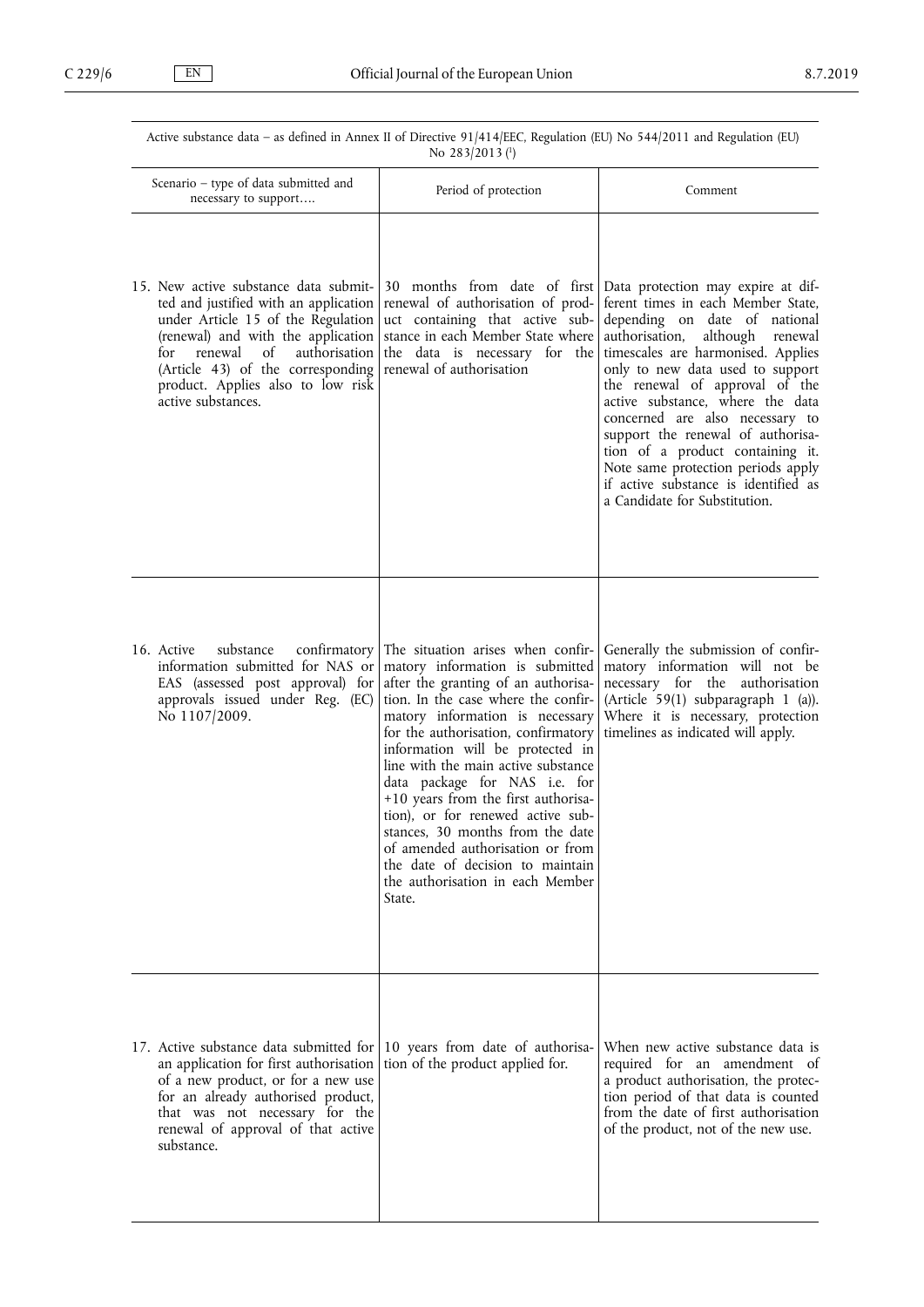Active substance data – as defined in Annex II of Directive 91/414/EEC, Regulation (EU) No 544/2011 and Regulation (EU) No 283/2013 (<sup>1</sup>)

| Scenario – type of data submitted and<br>necessary to support                                                                                                                                                   | Period of protection                                                                                                           | Comment                                                                                                                                                                                                                                                                                                                                                                                                                                                                                                                                                                          |
|-----------------------------------------------------------------------------------------------------------------------------------------------------------------------------------------------------------------|--------------------------------------------------------------------------------------------------------------------------------|----------------------------------------------------------------------------------------------------------------------------------------------------------------------------------------------------------------------------------------------------------------------------------------------------------------------------------------------------------------------------------------------------------------------------------------------------------------------------------------------------------------------------------------------------------------------------------|
| 18. New active substance data submit- 10 years from date of first authori- If data protection is claimed for<br>for a New product authorisation is necessary for the authorisation est period.<br>(Article 33). | of the NEW product and the<br>authorisation is granted before an<br>existing product authorisation is<br>renewed under Art.43. | ted and justified with an application sation of the NEW product con- a renewal, as well as for a new<br>under Article 15 of the Regulation $\vert$ taining that active substance in product, the data is no longer pro-<br>(renewal) and with the application each Member State where the data tected after expiration of the short-<br>The data protection period is linked<br>to the authorisation which comes<br>first:<br>$-10$ years if the Art. 33 authori-<br>sation is granted before the<br>Art. 43<br>- 30 months if Art. 43 renewal is<br>granted before the Art. 33. |

Product data – as defined in Annex III of Directive 91/414/EEC, Regulation (EU) No 545/2011 and Regulation (EU) No 284/2013 (3)

| Scenario - type of data submitted and<br>necessary to support                                                                                                                                                                                                                                                                                                              | Period of protection | Comment                                                                                                                                                                                                                                                                                                                 |
|----------------------------------------------------------------------------------------------------------------------------------------------------------------------------------------------------------------------------------------------------------------------------------------------------------------------------------------------------------------------------|----------------------|-------------------------------------------------------------------------------------------------------------------------------------------------------------------------------------------------------------------------------------------------------------------------------------------------------------------------|
| 19. Product data submitted with an 10 years for product data from the<br>application under Article 4 of date of the first authorisation in<br>Directive 91/414/EEC and pending each Member State.<br>on 14/6/2011 (new product sub-<br>mitted before $14/6/2011$ ).<br>For the active substance data pro-<br>vided to support that authorisation<br>see points 8, 9 or 12. |                      | Article $80(5)(a)$ of the Regulation<br>applies. Data protection is triggered<br>by the decision on a pending autho-<br>risation. Therefore once the decision<br>to authorise a product is adopted,<br>Regulation (EC) No 1107/2009<br>applies, in particular Article 59.                                               |
| 20. Product data submitted with an 10 years from date of first authori-<br>application under Article 33 of the sation of that product in each<br>Regulation (new product under Member State.<br>Regulation).<br>For the active substance data pro-<br>vided to support that authorisation<br>see points 8, 9, 13, 16 or 18.                                                |                      | Data protection may expire at dif-<br>ferent times in each Member State,<br>based on date of first authorisation<br>in that Member State.<br>It should be noted that for any<br>application for product authorisa-<br>tion submitted after $14/6/2011$ , the<br>Regulation applies, as provided in<br>Article $80(5)$ . |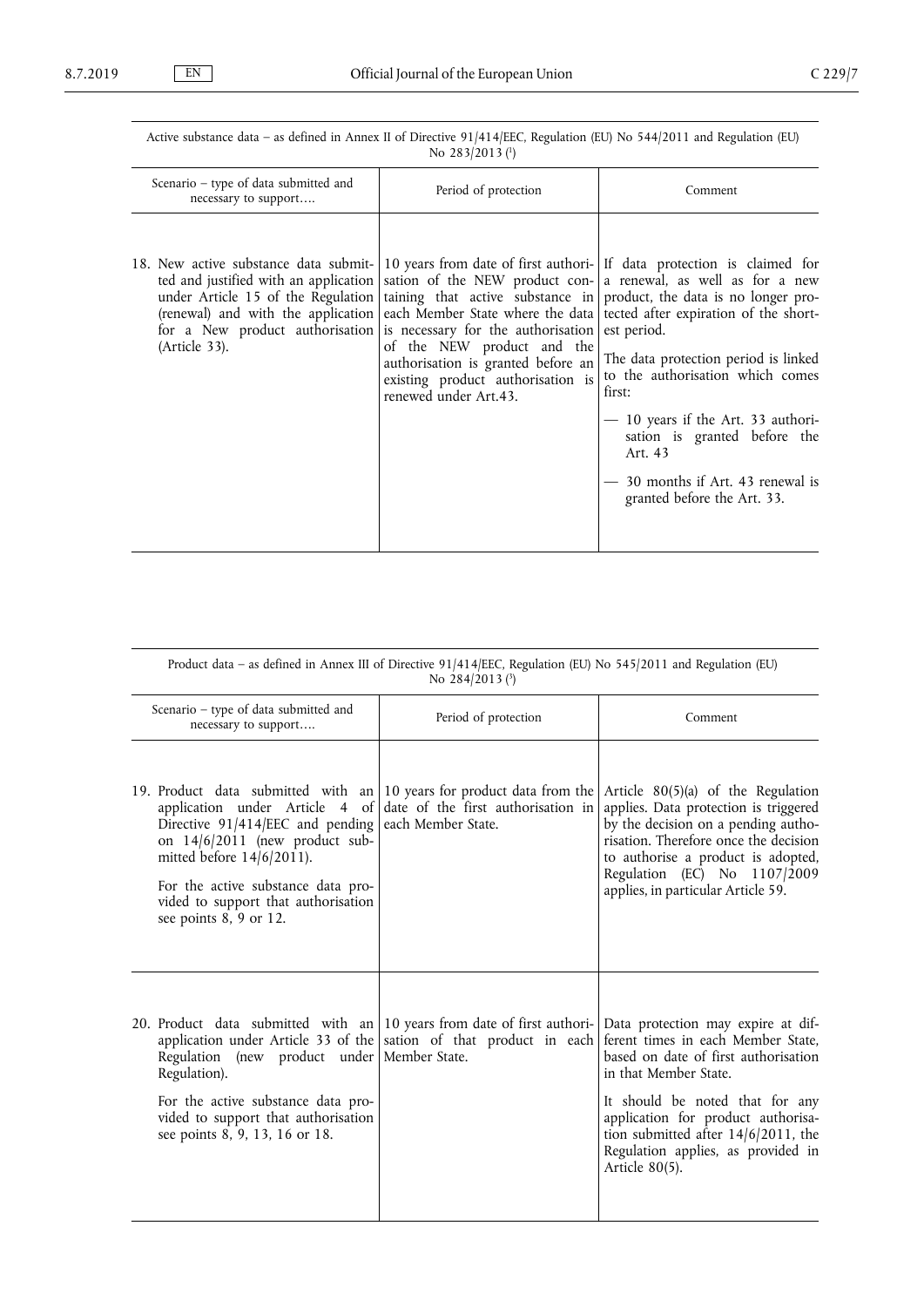| Product data - as defined in Annex III of Directive 91/414/EEC, Regulation (EU) No 545/2011 and Regulation (EU)<br>No $284/2013$ ( $^{3}$ )                                                                                                   |                                                                                                                                                                                                                                             |                                                                                                                                                                                                                                                                                                                                                                                                                                                                                                                                                                                                    |
|-----------------------------------------------------------------------------------------------------------------------------------------------------------------------------------------------------------------------------------------------|---------------------------------------------------------------------------------------------------------------------------------------------------------------------------------------------------------------------------------------------|----------------------------------------------------------------------------------------------------------------------------------------------------------------------------------------------------------------------------------------------------------------------------------------------------------------------------------------------------------------------------------------------------------------------------------------------------------------------------------------------------------------------------------------------------------------------------------------------------|
| Scenario – type of data submitted and<br>necessary to support                                                                                                                                                                                 | Period of protection                                                                                                                                                                                                                        | Comment                                                                                                                                                                                                                                                                                                                                                                                                                                                                                                                                                                                            |
| 21. Product data submitted with an<br>application under Article 40 of the<br>Regulation<br>(mutual<br>recognition<br>$(MR)$ ).<br>For the active substance data pro-<br>vided to support that authorisation<br>see points 8, 9, 13, 16 or 18. | 10 years from date of first authori-<br>sation of that product in each<br>Member State.                                                                                                                                                     | Protection must be applied to data<br>supporting MR authorisations, not-<br>ing however that submission of<br>dossier is required for MR only<br>where requested by the Member<br>State concerned. Even if data are<br>not submitted, they are still effec-<br>tively protected in the mutually<br>recognising Member State. It is the<br>responsibility of Member State to<br>confirm that a period of protection<br>has not been granted for the data or<br>that any period granted has expired<br>in their territory. They may use<br>information submitted by applicants<br>(see paragraph 31) |
| 22. New product/use data submitted<br>with an application for amendment<br>(new crop) under Article 33 of the<br>Regulation (new crop amendment).                                                                                             | 10 years from date of first authori-<br>sation of that product in each Mem-<br>ber State (not the date of authorisa-<br>tion of the new crop).                                                                                              | Note Article 59 1 (a) refers specifi-<br>cally to amendment to allow the<br>use on another crop.                                                                                                                                                                                                                                                                                                                                                                                                                                                                                                   |
| 23. New product/use data submitted<br>with an application for amendment<br>(new good agriculture practices<br>(GAP) on existing crop) under<br>Article 33 of the Regulation (new<br>GAP existing crop amendment).                             | No protection for 'new GAP data',<br>but original dossier data protection<br>remains unchanged.                                                                                                                                             | Note: Article 59 1 (a) refers only to<br>amendment to allow the use on<br>another crop.                                                                                                                                                                                                                                                                                                                                                                                                                                                                                                            |
| 24. New product/use data submitted<br>with an application for new formu-<br>lation of existing product under<br>Article 33 of the Regulation (new<br>formulation).                                                                            | 10 years from date of first authori-<br>sation of that product in each<br>Member State (but only for data<br>submitted to support the new for-<br>mulation). This period is 13 years<br>in case of low-risk products (see<br>paragraph 25). | A significant formulation change<br>requiring the submission of data is<br>effectively a new product submis-<br>sion. See the guidance document (4)<br>SANCO 12638/2011 on significant<br>and non-significant changes of the<br>chemical composition of authorised<br>plant protection products.                                                                                                                                                                                                                                                                                                   |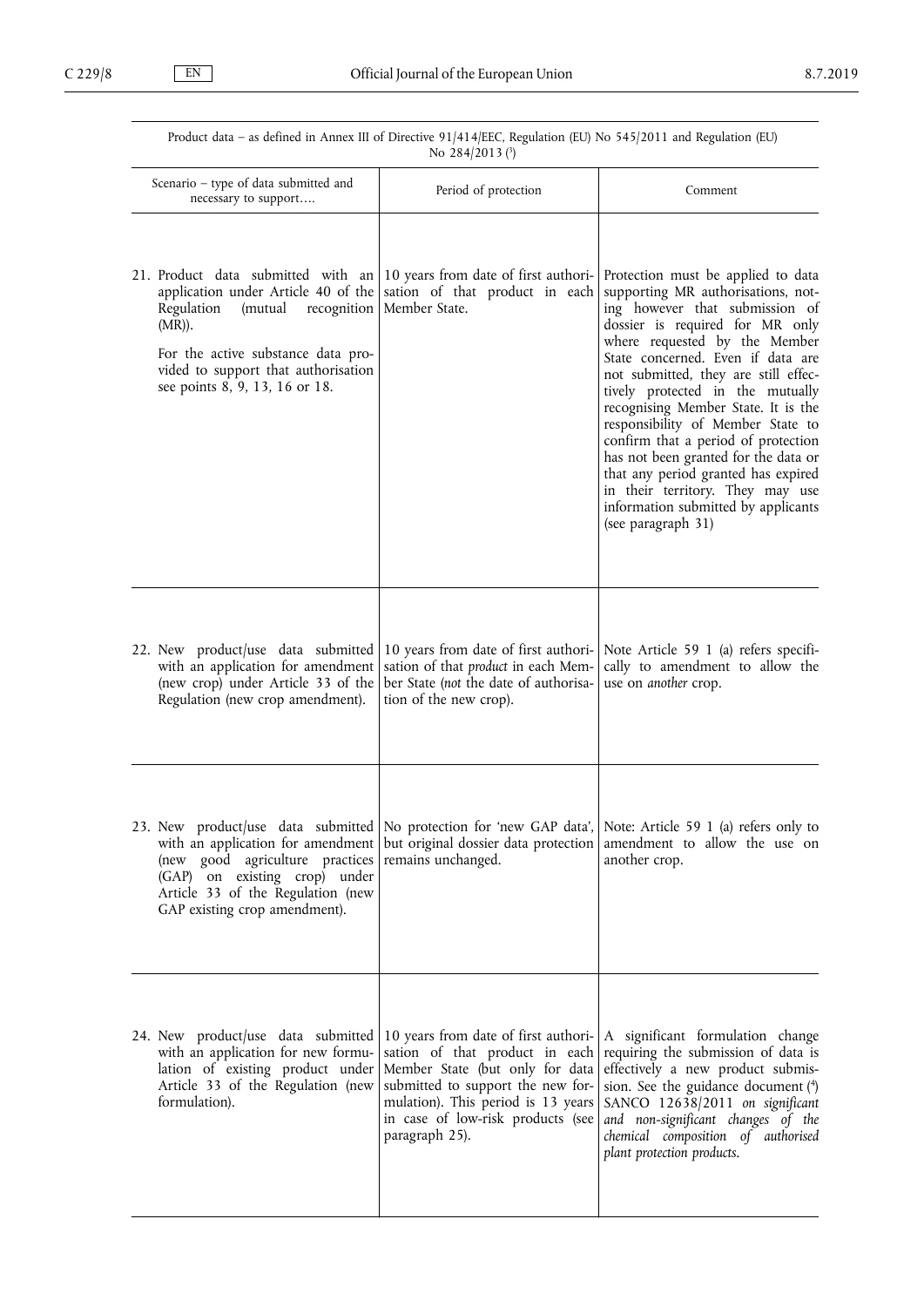| No 284/2013 (3)                                                                                                                                                                                                                                                                                        |                                                                                                   |                                                                                                                                                                                                                                                     |
|--------------------------------------------------------------------------------------------------------------------------------------------------------------------------------------------------------------------------------------------------------------------------------------------------------|---------------------------------------------------------------------------------------------------|-----------------------------------------------------------------------------------------------------------------------------------------------------------------------------------------------------------------------------------------------------|
| Scenario - type of data submitted and<br>necessary to support                                                                                                                                                                                                                                          | Period of protection                                                                              | Comment                                                                                                                                                                                                                                             |
| 25. Product data submitted with an<br>application under Article 47 of the<br>Regulation (low risk products). For<br>the active substance data provided<br>to support that authorisation see<br>point 14.                                                                                               | sation of that product in each ferent times in each Member State.<br>Member State.                | 13 years from date of first authori- Data protection may expire at dif-                                                                                                                                                                             |
| 26. Product data submitted with an<br>application for renewal of authori-<br>sation under Article 43 of the Regu-<br>lation - containing at least one<br>active substance considered under<br>AIR2 onwards. For the active sub-<br>stance data provided to support that<br>authorisation see point 15. | 30 months from date of first<br>renewal of authorisation of that<br>product in each Member State. | Data protection may expire at dif-<br>ferent times in each Member State<br>(although because of renewal<br>timescales these dates should be<br>similar). Applies only to new data<br>necessary to support the re-authori-<br>sation of the product. |

| Minor use data as defined in Article $51(2)(d)$                                                                                                                                                    |                                                                                                                                                               |                                                                                                                                                                                                                                                                                                                                                                                                                                       |
|----------------------------------------------------------------------------------------------------------------------------------------------------------------------------------------------------|---------------------------------------------------------------------------------------------------------------------------------------------------------------|---------------------------------------------------------------------------------------------------------------------------------------------------------------------------------------------------------------------------------------------------------------------------------------------------------------------------------------------------------------------------------------------------------------------------------------|
| Scenario – type of data submitted and<br>necessary to support                                                                                                                                      | Period of protection                                                                                                                                          | Comment                                                                                                                                                                                                                                                                                                                                                                                                                               |
| 27. Data submitted by authorisation Protection in line with product To extend 'core protection' for data<br>holder to support minor use exten-<br>sion (under Article 51) - e.g.<br>residues data. | by three months for each minor for low risk).<br>use extension. Note active and<br>product data protection granted<br>under Article 80(2) is not<br>extended. | data protection expiry in each protected under Article 59, minor<br>Member State (not 10 years from use may not be based on extrapola-<br>date of authorisation of extension tion and the application must be<br>of use). Note active and product submitted within 5 years of original<br>data protection granted in accor- product authorisation. Extension up<br>dance with Article 59 is extended to maximum of 13 years (15 years |

Product data – as defined in Annex III of Directive 91/414/EEC, Regulation (EU) No 545/2011 and Regulation (EU)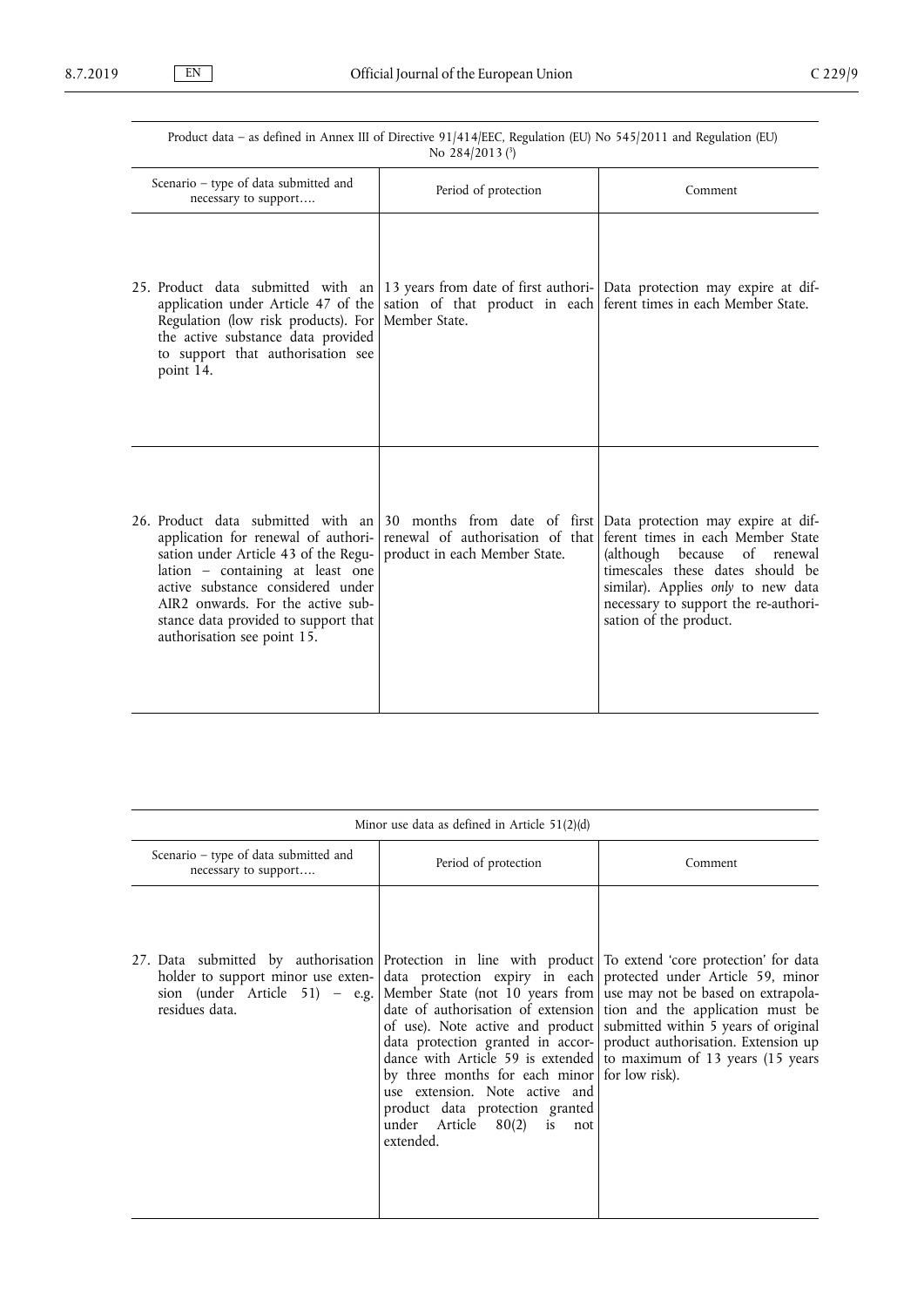#### Minor use data as defined in Article 51(2)(d)

| Scenario – type of data submitted and<br>necessary to support                                                                                                                                                                           | Period of protection    | Comment                                                                                                                                                                                                                                                                                                                                     |
|-----------------------------------------------------------------------------------------------------------------------------------------------------------------------------------------------------------------------------------------|-------------------------|---------------------------------------------------------------------------------------------------------------------------------------------------------------------------------------------------------------------------------------------------------------------------------------------------------------------------------------------|
| 28. Data submitted by official or scien- Protected in line with product data No extension of 'core protection' if<br>port minor use extension (under authorisation remains unchanged risation holder<br>Article 51) e.g. residues data. | (no 3-month extension). | tific bodies, professional agricultural protection expiry in each Member application submitted by someone<br>organisations or professional users State. Note the 10 year protection other than authorisation holder. -<br>(not-authorisation holders) to sup- for the data supporting the original even if data are generated by the autho- |

( 1 ) Implementing Regulation (EU) No 283/2013 setting out the data requirements for active substances, in accordance with Regulation (EC) No 1107/2009 of the European Parliament and of the Council concerning the placing of plant protection products on the market (OJ L 93, 3.4.2013 p. 1).

( 2 ) Guidance document on the procedures for submission and assessment of confirmatory information following approval of an active substance in accordance with Regulation (EC) No 1107/2009 (SANCO/5634/2009 rev. 6.1 from December 2013 or later, [https://ec.europa.eu/food/plant/pesticides/approval\\_active\\_substances/guidance\\_documents\\_en\)](https://ec.europa.eu/food/plant/pesticides/approval_active_substances/guidance_documents_en).

( 3 ) Implementing Regulation (EU) No 284/2013 setting out the data requirements for plant protection products, in accordance with Regulation (EC) No 1107/2009 of the European Parliament and of the Council concerning the placing of plant protection products on the market (OJ L 93, 3.4.2013, p. 85).

- ( 4 ) Guidance docment on significant and non-significant changes of the chemical composition of authorised plant protection products (SANCO 12638/2011, November 2012, [https://ec.europa.eu/food/plant/pesticides/approval\\_active\\_substances/guidance\\_](https://ec.europa.eu/food/plant/pesticides/approval_active_substances/guidance_documents_en) documents en).
- 29. One general principle of data protection which applies equally to Directive 91/414/EEC and the Regulation is that once a test or study report has been used and protected under the PPP legislation in a Member State, the study should not be protected further via a new submission in the same Member State ( 4 ).
- 30. The question of whether a study has been used before (and received protection previously) is a complex issue which raises many practical difficulties for Member States. Whilst the Member State can identify active substance data that may have been protected previously 'at an EU level', they may not be able to easily identify data used nationally to support authorisations. It is thus *crucial* that the applicant claims protection and *accurately* confirms via their submission to that Member State whether studies have been protected previously in that Member State or at an EU level (or whether that protection has expired) as required in Article 59(3) of the Regulation. This consideration particularly applies to active substance data, representative product data and data used previously to support other formulations/uses.
- 31. It may not be possible for Member States to routinely check whether each submitted study has been protected previously, so they may be reliant on the information provided by the applicant. Member States may however check some of this information for accuracy, and applicants are respectfully reminded that the provision of knowingly false data protection claims may result in no authorisation/revocation of authorisation.
- 32. According to Article 60, Member States must prepare lists of protected studies for each product authorised. It would be good practice for the Member States to confirm to the authorisation holder, which data have been protected, for how long and under which data protection regime/scenario.
- 33. Modelling calculations e.g. PEC  $\binom{5}{2}$  calculations or OPEX  $\binom{6}{2}$  calculations are neither tests nor studies and are not conducted according to GLP/GEP standards. Therefore, they cannot be eligible for data protection.

<sup>(</sup> 4 ) The notable exception to this rule is that under the Regulation, data protection periods can be extended by three months for every minor extension of use added by the authorisation holder (when submitted within 5 years of product authorisation).

<sup>(</sup> 5 ) Predicted Environmental Concentrations.

<sup>(</sup> 6 ) Exposure of operators, workers, bystanders and residents.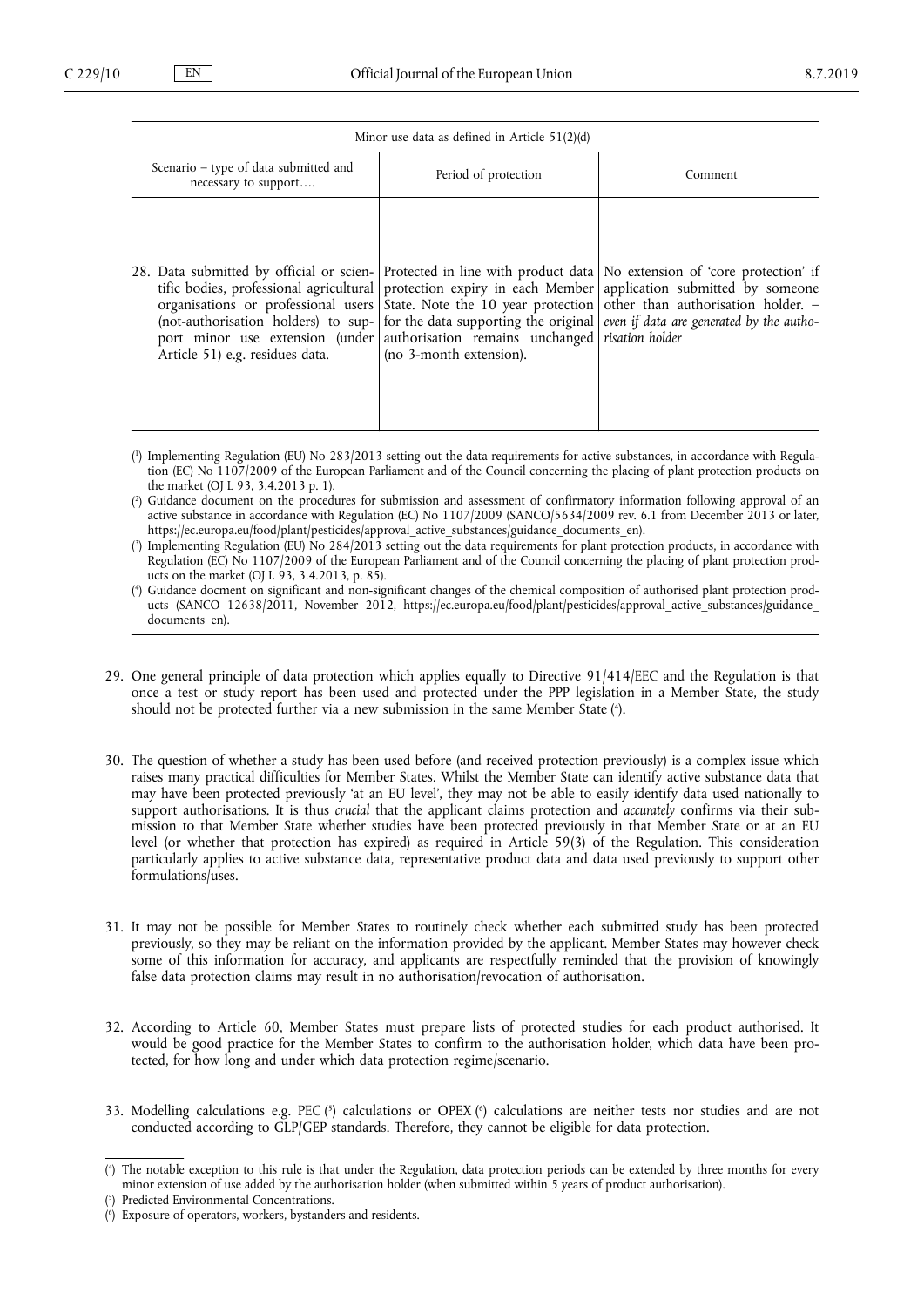### <span id="page-10-0"></span>**Preparation of lists of studies**

- 34. This is covered by Guidance Document ( 7 ) on preparing lists of test and study reports according to article 60 of Regulation (EC) No 1107/2009, summarised below:
	- a) The applicant must provide a list of studies submitted for both approval and authorisation in each Member State. They must identify vertebrate studies (<sup>8</sup>), confirm whether they are performed according to GLP/GEP and whether they claim for protection and identify whether protected previously.
	- b) At the latest at the time of the approval decision, the RMS must identify and prepare a list of studies necessary for approval, amendment or renewal of approval. This list is to be made available to COM and Member States. This list will refer to the issues highlighted by the applicant in a) above, in addition to confirmation that each study was necessary. It will include data on the representative product.
	- c) At the latest when issuing the final registration report, the ZRMS must identify and prepare a list of studies necessary to support its decision. This list is to be made available to Member States, as it forms a sub-set of the overall data which will be considered for protection at individual Member State level upon authorisation. This list will refer to the issues highlighted by the applicant in a) above, in addition to confirmation that each study was necessary.
	- d) Following authorisation, the individual Member State must prepare a list of studies necessary to support the authorisation in that Member State. This includes all the studies listed in b) and c) above; noting however that some studies may be excluded if they are not relevant to the authorisation in that Member State (e.g. uses not supported in that Member State). These necessary studies fulfilling Art. 59 (1) (a) will be eligible for protection, unless they no longer benefit from data protection or they do not meet the criterion of Article 59(1)(b).

### **Product or active data under Directive 91/414/EEC**

- 35. Data protection under Directive 91/414/EEC was and is applied at Member State level, however Annex II data to be protected was/is determined centrally (and triggered by date of inclusion/approval), while the list of Annex III data protection was determined by the Member State concerned.
- 36. As data protection under Directive 91/414/EEC was applied differently to active and product data, it is necessary to make a clear distinction between the two types of data. Essentially the data were divided into 'active substance' and 'product' data by virtue of the Annex point they address in the data requirements. If the data were submitted to meet an Annex II requirement, then they are considered as 'active' data. If data were submitted to address an Annex III requirement, then they are considered as 'product' data.
- 37. Some Annex II data requirements are met using data generated using a specific product formulation. Although the data were generated using a product, they should be protected as active substance data, since they were generated to meet an Annex II requirement. Note dermal absorption (product) and mesocosm studies were/are Annex III requirements.
- 38. Some Annex II and III data requirements in the area of residues and environmental fate and behaviour were (are) the same. In this situation, the context of the submission would determine the protection status. Residues data to support the representative product/use for Annex I inclusion, where submitted as an Annex II data point, would be protected as *Annex II* data. Residues data to support a product/use authorisation would be protected as *Annex III data*.

<sup>(</sup> 7 ) Guidance Document on Preparing Lists of Test and Study Reports according to Article 60 of Regulation (EC) No 1107/2009 (SANCO/12580/2012– rev. 3.1, from May 2013 or later, https://ec.europa.eu/food/plant/pesticides/approval active substances/ guidance documents en).

<sup>(</sup> 8 ) See paragraphs 54 to 58 hereunder.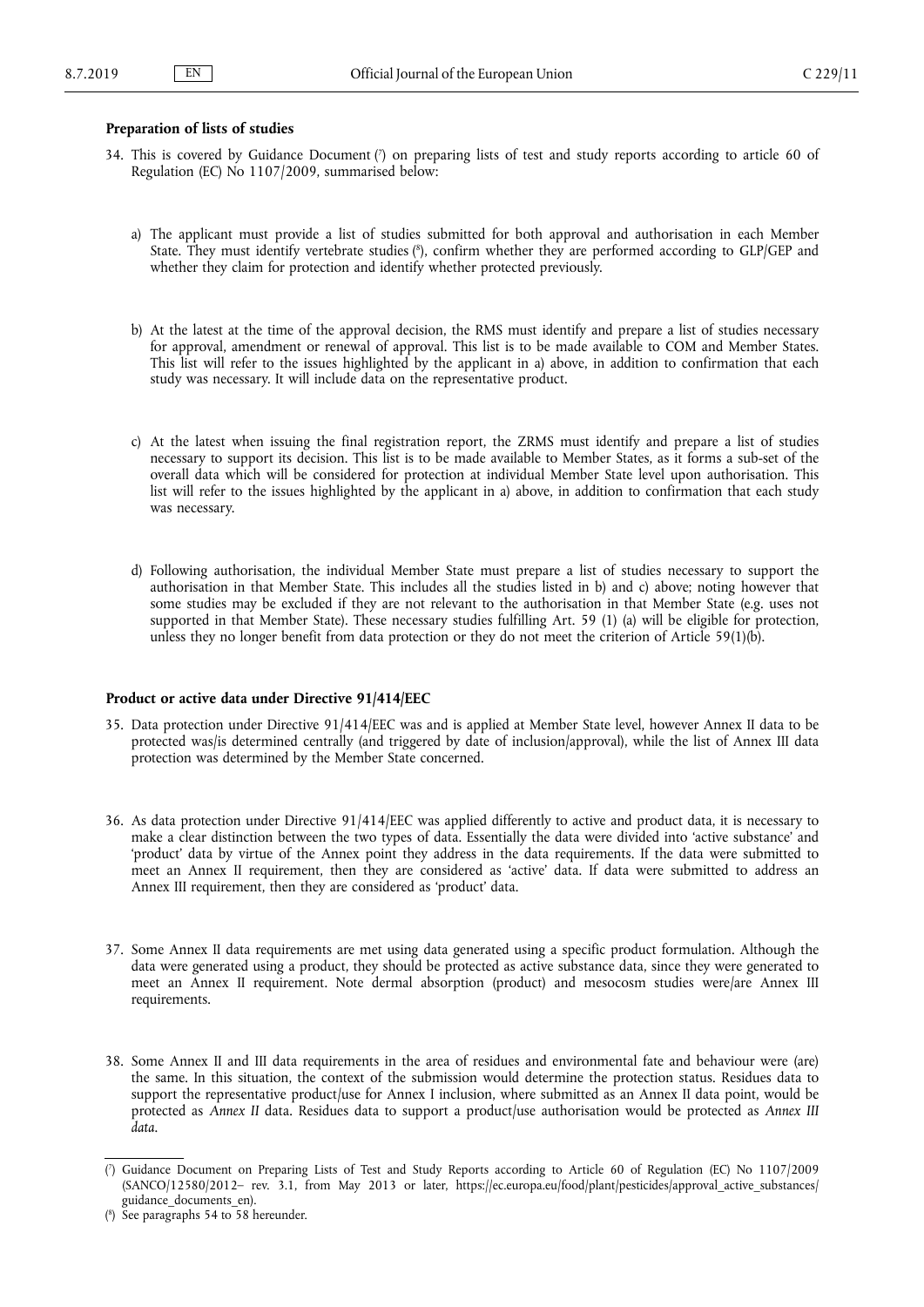- <span id="page-11-0"></span>39. Article 80(2) allows for national data protection measures under Directive 91/414/EC (and before) to continue to be applied for active substance for a period of 5 (from the re-approval of EAS) or 10 (from the first approval of NAS) years.
- 40. Essentially, if the active or product was/is assessed in accordance with Directive 91/414/EEC (including those situations covered under Article 80(1), then the data protection applied to those data must follow '91/414 national rules'. At re-registration, Directive 91/414/EEC specified that new or additional Annex III data necessary for re-registration does not attract any additional protection *(i.e. past the expiry date for protection given under previous national rules)*. However, where, at re-registration, a new 'form' of the product is used to replace the original, the new data necessary to support what becomes a first authorisation for that 'form' of the product, attracts protection for 10 years in accordance with Article 13(4)(b) of Directive 91/414/EEC. In many cases this means that data submitted to support re-registration are protected. In all such cases the only data to attract protection should be bridging data considered essential to establish the relevance of data on earlier products together with essential new data on the product that cannot be bridged from other data on other products.

### **Special situations — data protection of Annex III data in Draft Assessment Report (DAR) (Directive 91/414/EEC)**

- 41. Applications for inclusion under Directive 91/414/EEC required the submission and assessment of a 'representative product' data package alongside the active substance. Under Directive 91/414/EEC rules, these data should not specifically attract protection under Article 13(4) of Directive 91/414/EEC, since these data were not being used to support an *authorisation* (it is noted that these data may have attracted protection nationally in accordance with Article 13(4)(c) of Directive 91/414/EEC).
- 42. However, when the *same* data were/are submitted subsequently nationally to support the representative product authorisation in a Member State (either as a new product or at re-registration), they would attract protection under Article 13(4)(b) of Directive 91/414/EEC. It is thus possible that studies which did not attract protection in the DAR may subsequently attract protection in a Member State when submitted to support a new product authorisation. Applicants should be aware of this difference in approach between Member States when citing product data from the DAR. Where such product data has been cited with an application for authorisation, it should be made clear that the studies were assessed in the DAR, to allow each Member State to determine the national data protection status of the studies.

#### **Data protection at renewal of authorisation**

- 43. Article 59 states that 30 months protection shall be given to all data necessary for the renewal or review of an authorisation. To support the renewal of approval of the active substance, various new active substance data will be submitted (to 'upgrade' the data package to modern requirements), and it may also be necessary to submit product data during the active substance renewal and the Article 43 process (again to 'upgrade' the data package to modern standards). If these data were necessary to support the renewal of authorisation then they would be eligible for the 30 month protection, applied in each Member State at the date of renewal of authorisation.
- 44. To support products at renewal, *all* authorisation holders must make a submission to address the 'updating' issues (active and product), within 3 months of the date of renewal of approval for the active substance. The active substance 'updating' data package may be protected (in each Member State) as soon as the first renewal of authorisation is issued if the data is deemed necessary for the re-authorisation of the product. Any accompanying product 'updating' package may be protected (in each Member State) as soon as the first renewal of *that* product authorisation is issued in that Member State.
- 45. For PPPs containing more than one active substance where an assessment of the application for renewal of the authorisation will be carried out after the renewal of the approval of each active substance, each of these renewals of authorisation may trigger data protection. In case the renewal of the authorisation will take place only after the renewal of the second active substance, then the data protection will cover all the data submitted at different time points but will only start from the date of the renewal of the authorisation.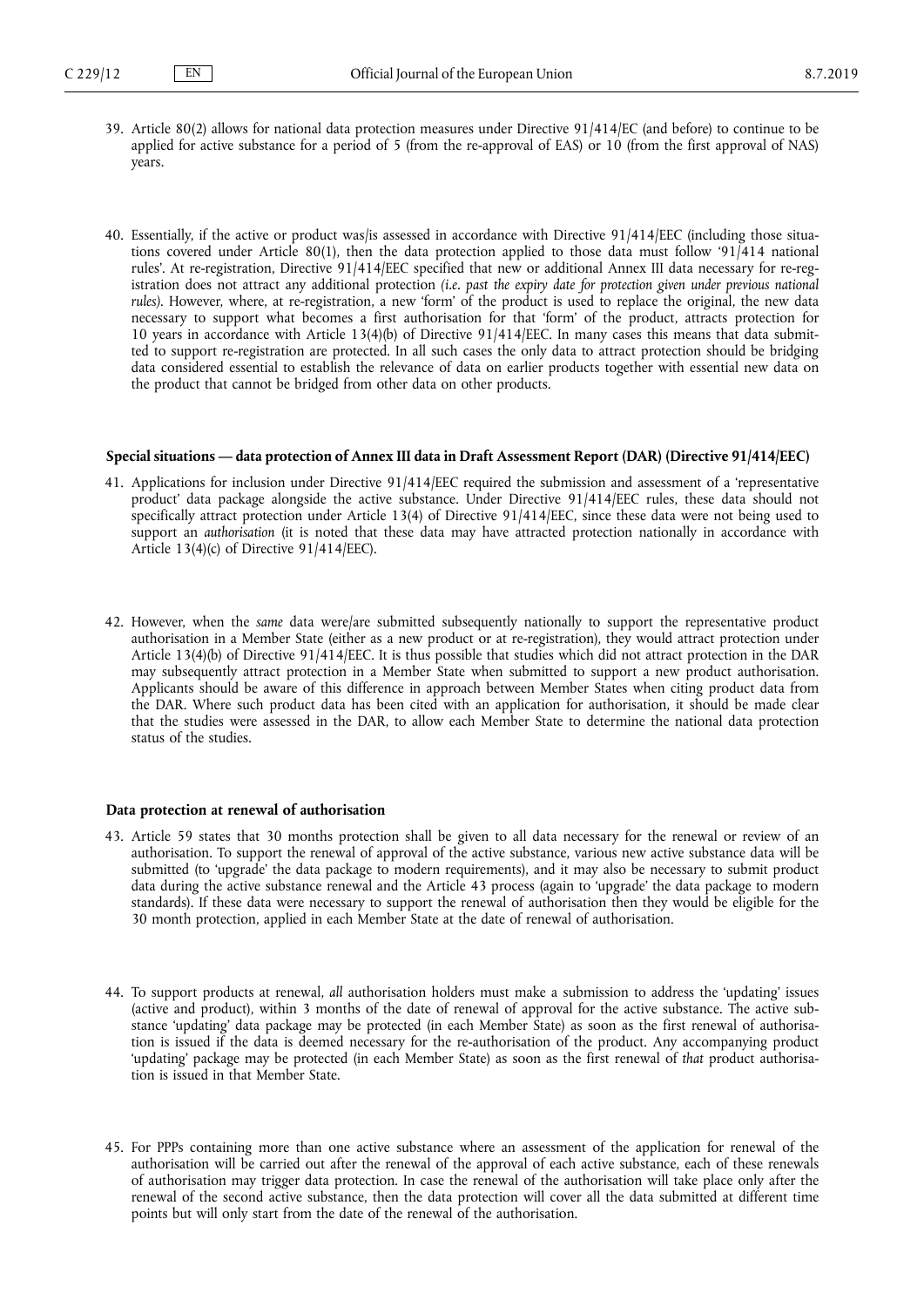<span id="page-12-0"></span>

# SECTION 2

### **VERTEBRATE DATA SHARING**

#### **When do the vertebrate data sharing rules apply?**

- 46. Article 62 of the Regulation introduced new vertebrate data sharing provisions, in order to reduce the number of tests carried out on vertebrate animals. Member States must not accept duplication of tests and studies on vertebrate animals or those initiated where alternative methods described in the Commission Communications adopted according to point 6 of the Introduction of the Annex to the Implementing Regulation (EU) No 283/2013 (°), to point 6 of the Introduction of the Annex to the Implementing Regulation (EU) No 284/2013 (<sup>10</sup>) and to Regulation (EC) No 1272/2008 ( <sup>11</sup>) could reasonably have been used. Article 62 also allows member States to use vertebrate studies for the purpose of the application of a prospective applicant who has not been able to reach agreement on sharing the data with the data owners.
- 47. The rules outlined under Article 62 of the Regulation are not covered under the transitional measures (Article 80(2) of Regulation (EC) No 1107/2009 refers *only* to Articles 13(1)-(4) as continuing to apply). Article 13(7) of Directive 91/414/EEC (relating to vertebrate data sharing) was not carried forward under the transitional measures, thus Article 62 of the Regulation applies from 14 June 2011. Member States should thus apply the vertebrate data arrangements of the Regulation to all submissions made after 14 June 2011, including those for:
	- new product (zonal) applications;
	- amendment applications;
	- 'Step 1' re-registration including those approved from end 2010 onwards and under the transitional arrangements (AIR1 active substances, resubmitted active substances and pending active substances), where the approval Regulation *specifically refers to Article 62*, Member States must apply the vertebrate data sharing provisions prescribed in the Regulation;
	- 'Step 2' re-registration submissions, irrespective as to whether the approval Regulation specifically refers to Article 62.
- 48. For new applications made after 14 June 2011, Article 62 applies and the applicant may request access to data which were submitted with applications prior to 14 June 2011. Article 62 does not apply to any submissions made before 14 June 2011, including those for re-registrations. However prior to this, Article 13(7) of Directive 91/414/EEC encouraged data sharing, particularly with regard to vertebrate studies.

### **What type of vertebrate studies are included under the special provisions?**

- 49. Regulation (EC) No 1107/2009 provides for specific rules concerning in particular the duplication and sharing of '*tests and studies involving vertebrate animals*' (ref. Article 62(2), (3) and (4)). The question arises which studies are considered 'tests and studies involving vertebrate animals' in the meaning of Regulation (EC) No 1107/2009. For example in the case of monitoring of birds and mammals in the fields, it is not very clear whether these constitute 'tests and studies involving vertebrate animals'.
- 50. The terms 'tests and studies involving vertebrate animals' should be interpreted as experiments within the scope of Directive 86/609/EEC regarding the protection of animals used for experimental and other scientific purposes  $\binom{12}{1}$ and after 1 January 2013 within the scope of Directive 2010/63/EU on the protection of animals used for scientific purposes (<sup>13</sup>).

<sup>(</sup> 9 ) Implementing Regulation (EU) No 283/2013 setting out the data requirements for active substances, in accordance with Regulation (EC) No 1107/2009 of the European Parliament and of the Council concerning the placing of plant protection products on the market (OJ L 93, 3.4.2013 p. 1).

<sup>&</sup>lt;sup>(10</sup>) Implementing Regulation (EU) No 284/2013 setting out the data requirements for plant protection products, in accordance with Regulation (EC) No 1107/2009 of the European Parliament and of the Council concerning the placing of plant protection products on the market (OJ L 93, 3.4.2013, p. 85).

<sup>(</sup> <sup>11</sup>) Regulation (EC) No 1272/2008 of the European Parliament and of the Council of 16 December 2008 on classification, labelling and packaging of substances and mixtures, amending and repealing Directives 67/548/EEC and 1999/45/EC, and amending Regulation (EC) No 1907/2006 (OJ L 353, 31.12.2008, p. 1).

<sup>(</sup> <sup>12</sup>) Council Directive 86/609/EEC of 24 November 1986 on the approximation of laws, regulations and administrative provisions of the Member States regarding the protection of animals used for experimental and other scientific purposes (OJ L 358, 18.12.1986, p. 1).

<sup>(</sup> <sup>13</sup>) Directive 2010/63/EU of the European Parliament and of the Council of 22 September 2010 on the protection of animals used for scientific purposes (OJ L 276, 20.10.2010, p. 33).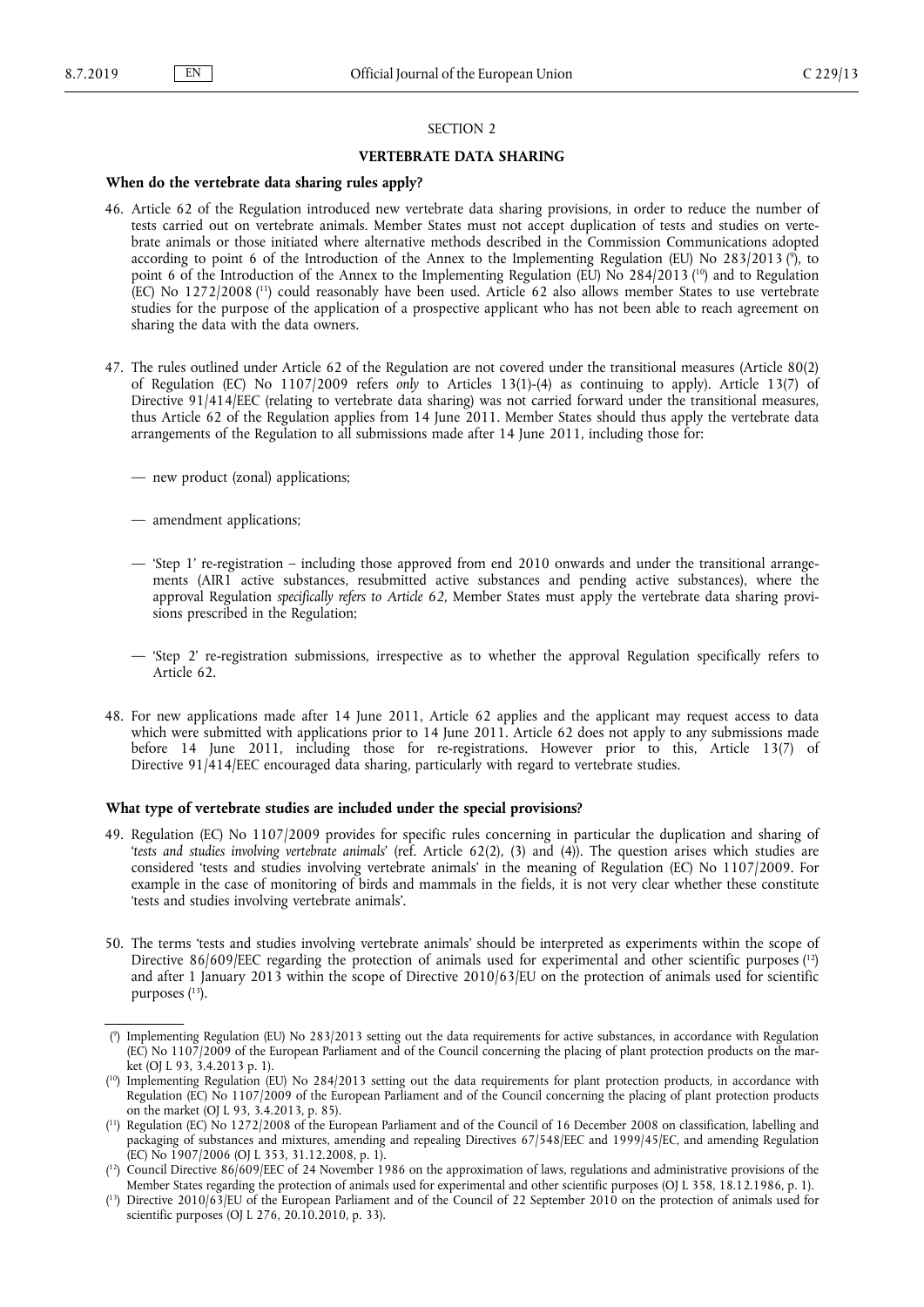- <span id="page-13-0"></span>51. Directive 86/609/EEC covers animals used in 'experiments' defined as 'any use of an animal for experimental or other scientific purposes which may cause it pain, suffering, distress or lasting harm'. Drawing from Articles 1(5)(f) and 3(1) of Directive 2010/63/EU, if the study involves a procedure which will cause the animal pain, suffering, distress or lasting harm equivalent to, or higher than, that caused by an introduction of a needle, this study is covered by Directive 2010/63/EU.
- 52. In conclusion for monitoring studies, only the studies involving procedure(s) causing a certain level of distress, suffering or lasting harm will be covered. (NB: It is important to note that this includes also non-invasive interventions such as restrain and/or restrictions to housing/care if the minimum threshold of pain, suffering distress or lasting harm is reached). In practice, monitoring studies conducted as a condition of authorisation granted previously are unlikely to be covered.
- 53. Finally for studies approved and performed after 1 January 2013, it should be clear which studies are concerned because the performance of the studies falling within the scope of Directive 2010/63/EU will require a case-by-case project evaluation and authorisation prior to the work being allowed to start.

#### **How does a potential applicant determine if vertebrate studies are available?**

- 54. Article 61 of the Regulation introduces general rules on the avoidance of duplicate testing. It requires prospective applicants for authorisation to consult details of products authorised in the relevant member State(s). Where authorised products contain the same active substance, safener or synergist as their prospective product, applicants must request from the Member State(s) a list of test and study reports such as those prepared in accordance with Article 60 in order to identify the studies to which access may be gained according to Article 61.
- 55. It is noted that these lists may be publically available (on websites, etc.) thus it may not always be necessary for the prospective applicant to request these lists.
- 56. Under the Regulation, RMS/ZRMS are required to produce these lists of studies (see Section 2 above), however this was not a legal requirement under Directive 91/414/EEC. Whilst lists of Annex II data were routinely prepared in accordance with the Guidance document ( <sup>14</sup>) in place under the Directive, lists of product data used to support authorisations were not routinely prepared in Member States. Thus information relating to (particularly product) data used to support authorisations prior to the Regulation may be difficult to provide/obtain. However to ensure duplicative vertebrate testing is not undertaken, Member States should make efforts to provide information on submitted/used vertebrate studies where requested.

### **What are the requirements of a prospective applicant?**

- 57. The Member State determines whether an applicant is a prospective applicant. Whilst a prospective applicant may ask for the data list, they *must* provide all data regarding the identity and impurities of the active substance they propose to use before they can be considered as a prospective applicant. However, it is not a requirement for the Member State to assess those data (i.e. determine technical equivalence) before the applicant is considered as prospective applicants.
- 58. Note that a Member State may not be able to identify a prospective applicant until an application is received in that Member State, thus it is important that the Member State alerts the data owner at that stage to comply with their obligations under Article 61 2. A standard letter is provided at Annex.
- 59. It is important that all applicants clarify the position on data access in their application, since Member States should not accept an application without data, or a letter of access, or evidence that studies are no longer protected, or (in the case of vertebrate studies) confirmation that negotiations on access have failed (to date).
- 60. The prospective applicant should contact the data owner at the earliest opportunity to initiate negotiations, prior to making their application.

<sup>(</sup> <sup>14</sup>) Guidance document on preparation of lists of studies relied upon with a view to Annex I-inclusion of existing active substances (SANCO/10435/2004 15 April 2005 rev 7, superseded by the current technical guidelines).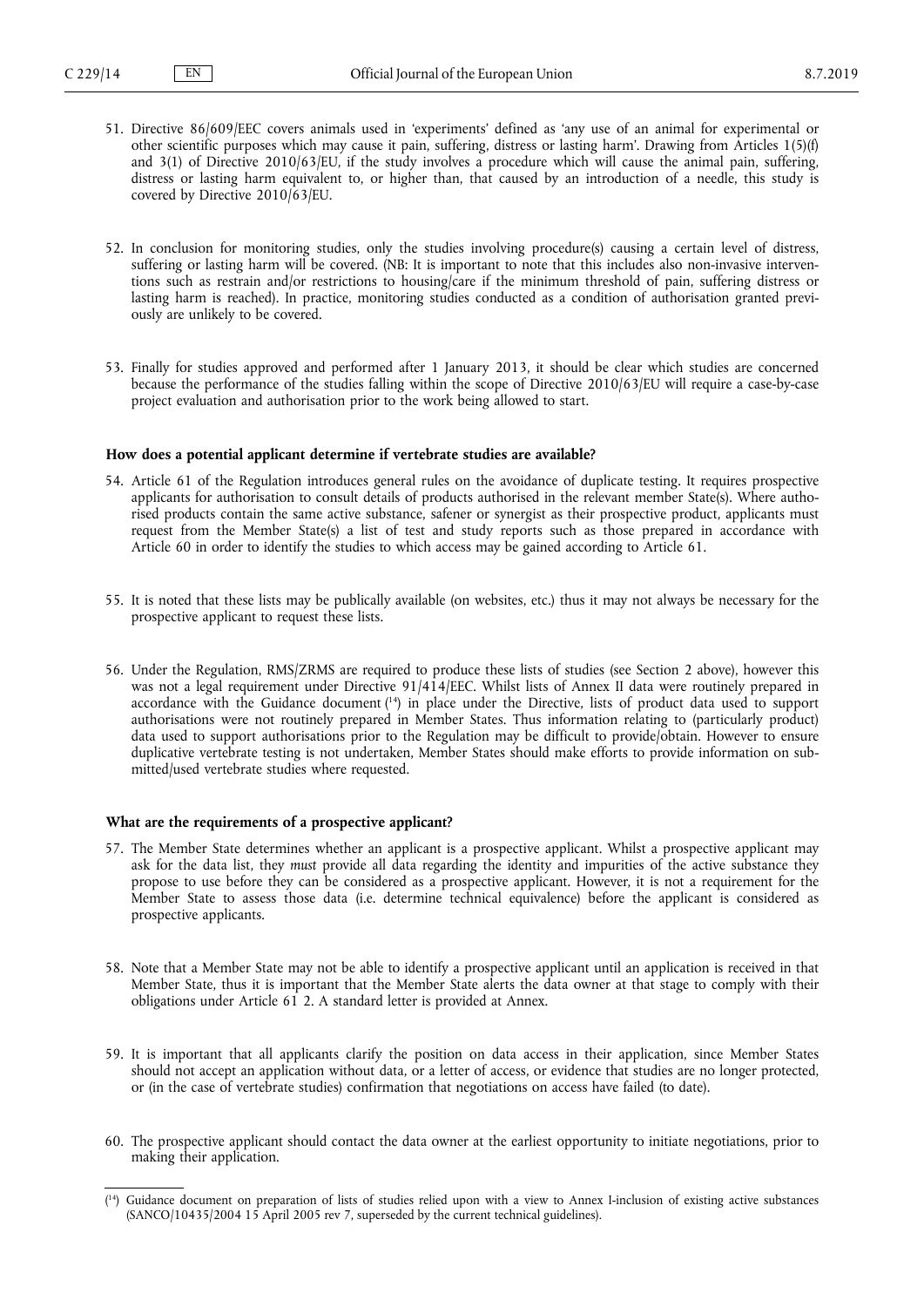### <span id="page-14-0"></span>**Who must be involved in the access negotiations?**

- 61. Article 62(3) requires the prospective applicant and data owners to make 'every effort' to ensure that they share vertebrate tests and studies, and specifies that the costs must be determined in a 'fair, transparent and non-discriminatory way'. *There is an obligation for the two parties concerned*. Note there may be multiple potential applicants negotiating together, similarly the data owner may be made up from multiple data owners (task force).
- 62. Where necessary, and if available in the Member State, the parties may wish to consider participating in arbitration as an alternative dispute resolution procedure to resolve the terms of sharing vertebrate studies. Since arbitration schemes are applied nationally, decisions arising from such consideration may only apply in that Member State. It is also noted that some arbitration schemes may only apply to companies based in that Member State.
- 63. Litigation may also be used to determine costs, although this should be a last resort, noting such proceedings may attract additional legal costs for both parties.
- 64. It is important that the context of those negotiations is clear to both parties; for example, prospective applicants should inform the data owner whether they are seeking authorisation of a new product in all or specific member States. Access negotiations conducted historically (e.g. for 'Step 1' re-registration purposes) may not be considered relevant to those for new product submissions.

#### **What does the Member State do to determine whether 'every effort' has been made?**

65. The Member State does not need to determine whether 'every effort' has been taken by the two parties, since *failure to reach agreement* does not prevent Member States from taking the actions provided in second paragraph of Article  $62(4)$ .

### **Requirements for accepting an application**

66. It is a requirement that applications must contain a complete dossier for all vertebrate and non-vertebrate studies (or access to the same, or make reference to unprotected data). The potential applicant must inform the Member State that they have failed to reach agreement with the data owner regarding vertebrate studies, *when they submit their application*. This will indicate to the Member State that negotiations are underway, and that all elements of the data package have been addressed by the applicant (and that the application is acceptable). In the event that the parties fail to reach agreement, the determination of whether 'every effort' has been made will become relevant in the assessment during possible arbitration or litigation.

### **Issuing an authorisation**

67. The time between accepting the application and issuing the authorisation should be sufficient for access negotiations to continue to a mutually satisfactory conclusion (letters of access to be issued). However in the event that access negotiations are prolonged, Member States may issue the authorisation without the provision of a letter of access to vertebrate studies. Letters of access to non-vertebrate studies (or equivalent studies) must be provided if appropriate.

#### **Acceptance of duplicate vertebrate studies**

- 68. Article 62(2) states that Member States shall not accept the duplication of tests and studies on vertebrate animals or those vertebrate studies carried out when other methods (calculation) could have been used instead. If vertebrate studies are submitted, this must be fully justified (see Article 8(1)(d)).
- 69. Vertebrate studies should never be accepted, unless fully justified (see Article 8(1)(d), if any of the following conditions apply:
	- a) where suitable alternative methods could reasonably have been used;
	- b) there is a comparable formulation for which vertebrate studies already exist;
	- c) they show more favourable classification as those derived by calculation method or in vitro alternatives.

Vertebrate studies conducted for regulatory regimes outside the EU should also never be accepted where any of the above conditions apply.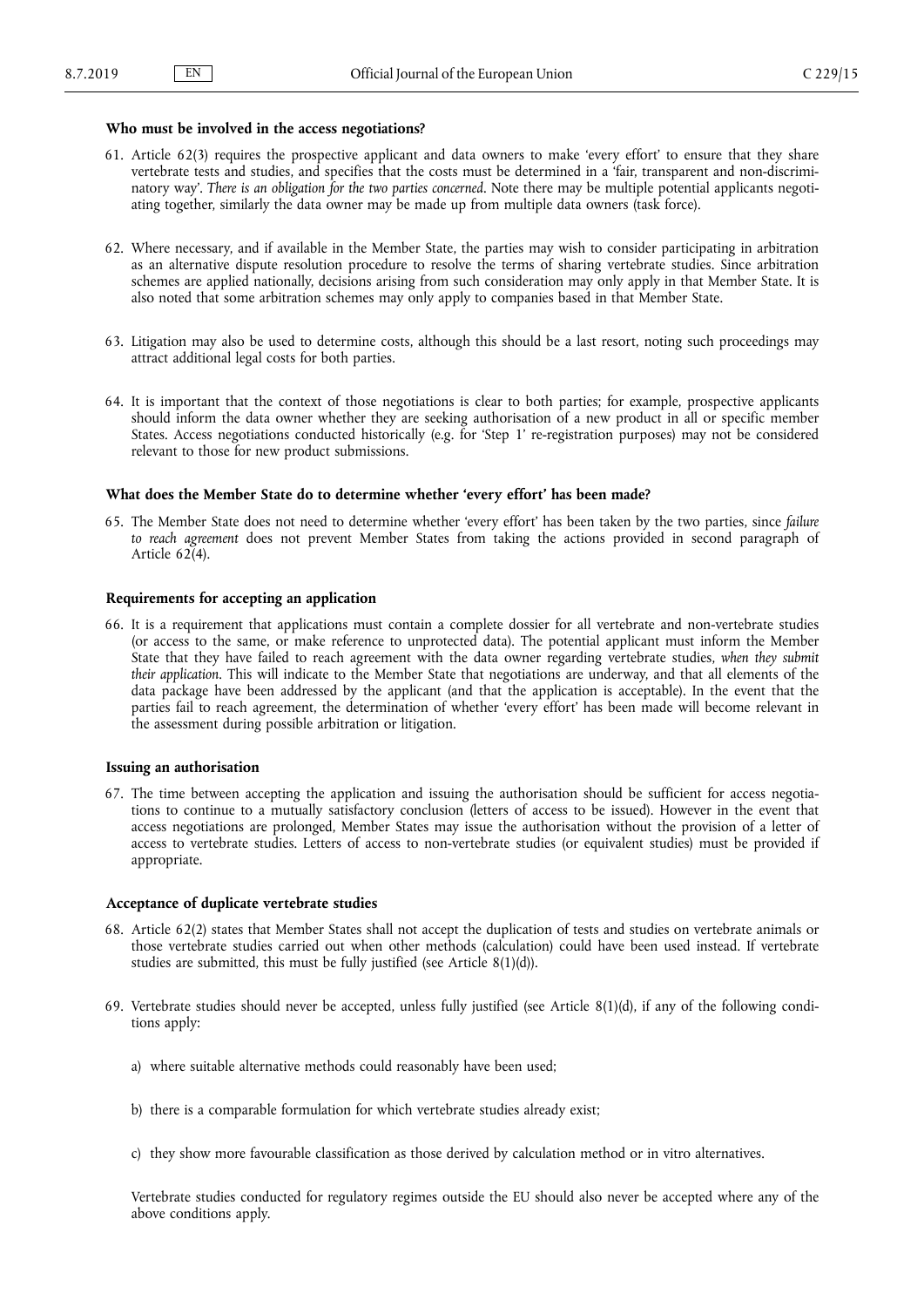- 70. Exceptions to the rules in paragraph 69 are:
	- a) Vertebrate studies which were conducted or initiated prior to 14 June 2011; or
	- b) Cases where it can be proficiently demonstrated that calculation method or in vitro-studies could not be reliably applied; or
	- c) Vertebrate studies should always be taken into account if they show a more adverse outcome.
- 71. Applicants should always demonstrate that they have undertaken any attempts to find out if there are comparable formulations for which vertebrate data already exist.
- 72. In case of zonal applications, where possible the ZRMS should advise during the pre-submission phase whether the applicant, prior to initiating tests and studies on vertebrate animals, has either gained sufficient information from the Member State(s) on existing vertebrate test and study reports (see paragraphs 58-60 above), or has provided a justification on why no existing vertebrate test or study reports are expected (e.g. in case of a new active substance).